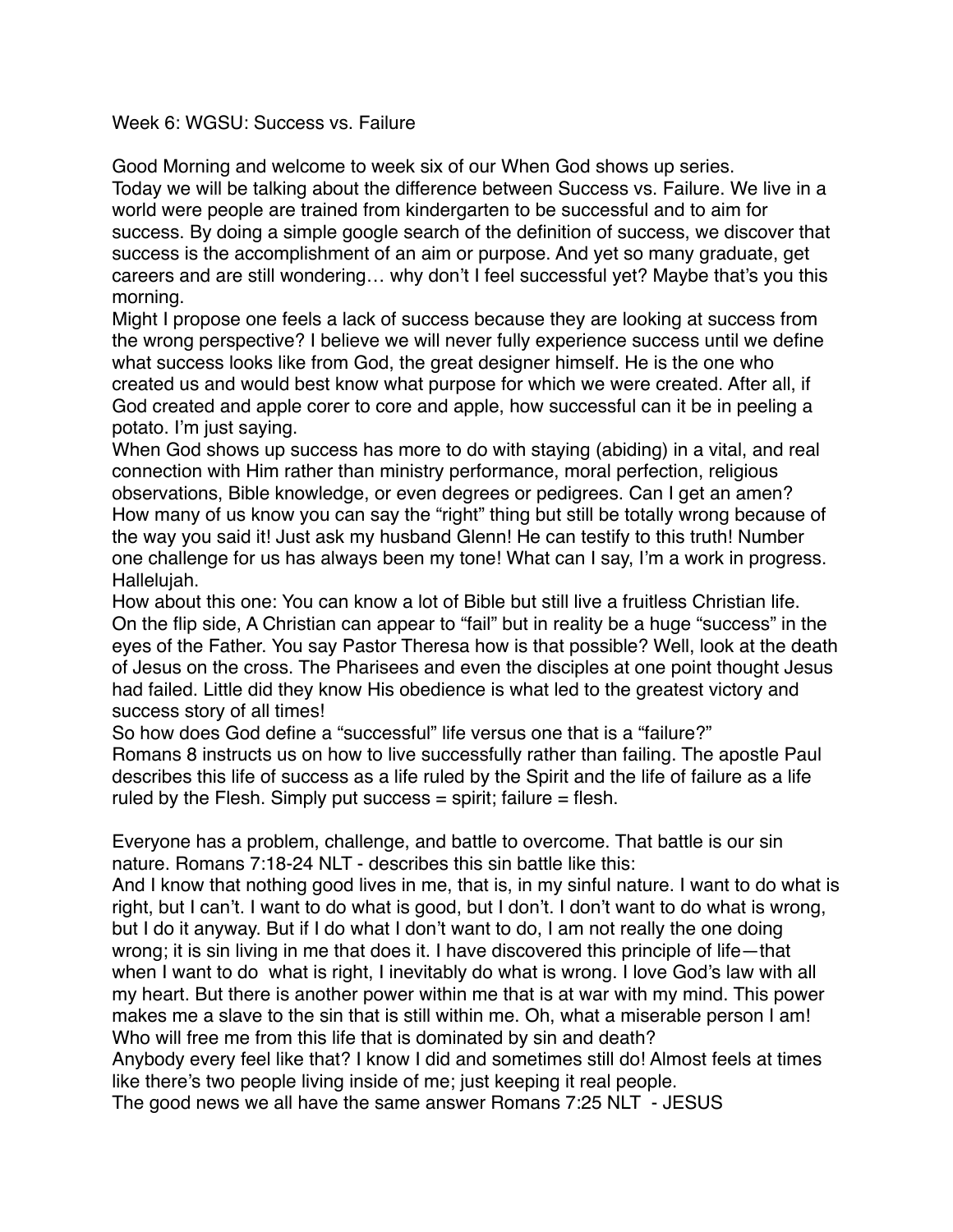Thank God! The answer is in Jesus Christ our Lord.

When we came to Christ and put our faith in Him, we received the Gift of His Spirit, the Holy Spirit, as the first deposit of our inheritance. (Ephesians 1:4 The Spirit is God's guarantee that he will give us the inheritance he promised and that he has purchased us to be his own people. He did this so we would praise and glorify him.)

God knew we could never do what is right in His eye through our own power. So "He sent his own Son in a body like the bodies we sinners have. And in that body God declared an end to sin's control over us by giving his Son as a sacrifice for our sins. He did this so that the just requirement of the law would be fully satisfied for us, who no longer follow our sinful nature but instead follow the Spirit" (Romans 8:3-4). So the key to our success in this life: DON'T FOLLOW YOUR FLESH, INSTEAD FOLLOW THE SPIRIT. - The choice is yours.

"Therefore, dear brothers and sisters, you have no obligation to do what your sinful nature urges you to do. For if you live by its dictates, you will die [or fail]. But if through the power of the Spirit you put to death the deeds of your sinful nature, you will live [be successful]. For all who are led by the Spirit of God are children of God" (Romans 8:12-14).

We certainly will face a physical death at some point or another and the decision you make to follow the spirits leading will determine what happens after death for you. Bur this morning consider that you could be dead or dying right now. That's right..a dead man walking of sorts. Physically you are alive but inside you are dying of complacency, apathy, and settling for the "good life" instead of living God's "best life". To Someone who is very much physically alive but spiritually, and emotionally dead. That person who seems to have everything they need and yet feels so empty an unfilled. Why? Because they have yet to discover that which they were created for; their purpose. On the other hand I know success to be that person who seems to not have all the things this world could offer and yet is so full of life, joy, peace and passion because daily they live out their God ordained purpose. To me, in the eyes of the Father, that is success. To be clear this kind of success will bring praise and glory to God and will always include serving, equipping, discipling and adding value to people.

Example - me with women's ministry; girlfriend's unlimited Example - Giscelle and her decision to leave Princeton

You say okay, P. Theresa that seems easy enough but why am I still struggling? What do I need to do from here? In one word - Surrender. You will surrender everyday. The question is to what will you surrender? Will you surrender to your flesh or will you surrender to the Spirit! Will you surrender to good ideas or will you surrender to the God ideas? In every moment, with every decision you surrender to something! Instead of just following your human nature pause and pivot! That's right PAUSE AND PIVOT! You want to binge watch your favorite show but you know it would be more life giving to read a book that will feed your soul and spirit… PAUSE, reflect on what the Lord would have you do and PIVOT in the direction of the Lord!

This is the journey we must take to go from Self Speak to God Speak. We all have things we say to ourselves but is it God's truth? NO! How will we know God's truth? By feeding on HIS Word which is TRUTH!